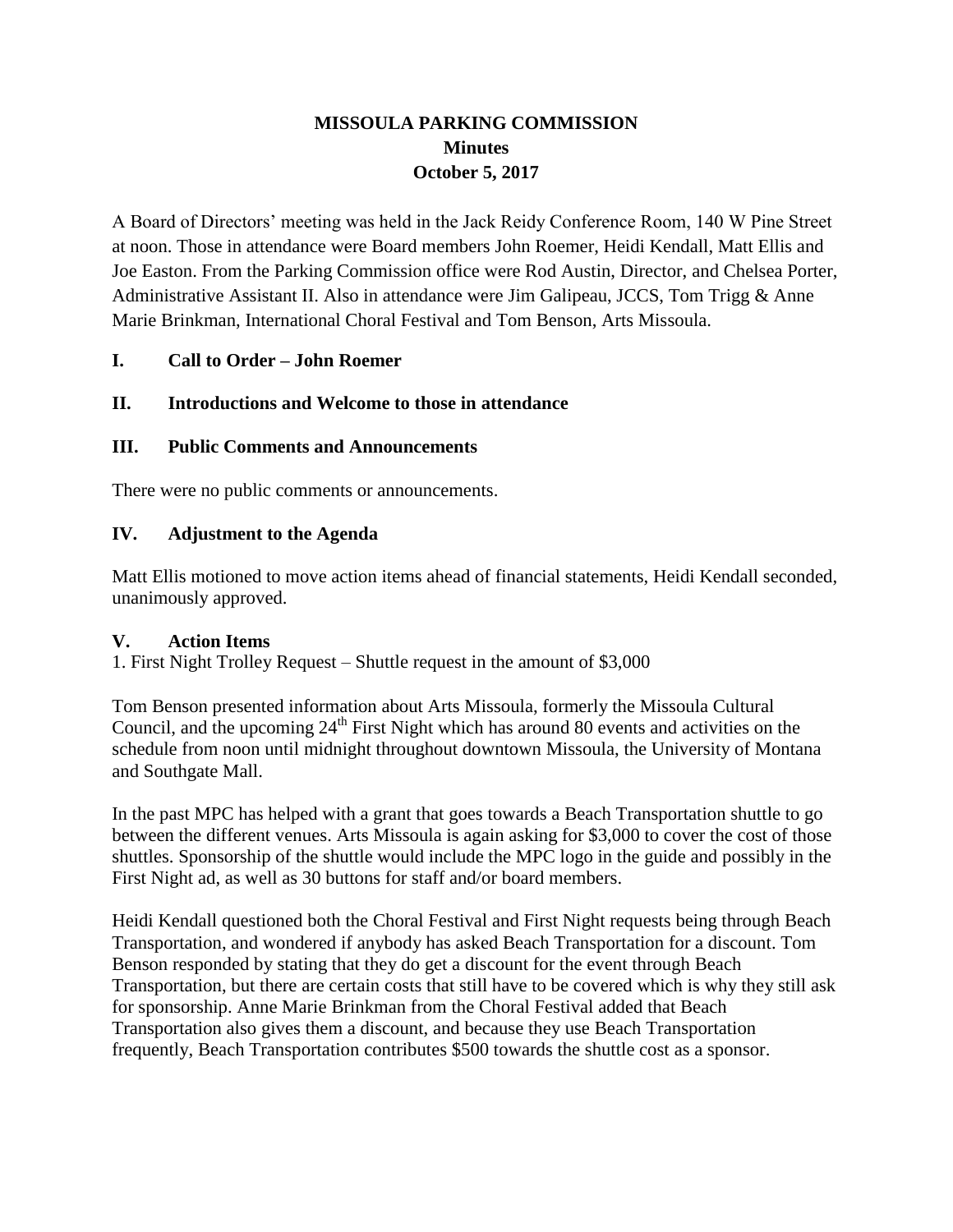John Roemer remarked that it has already been budgeted for, and staff recommended approving. Rod Austin pointed out that the Choral Festival's newest request for funds aligns with this request, which has been approved for years. The board decided to hear both requests before moving to approve either.

2. International Choral Festival – Shuttle and associated costs requested in the amount of \$4,000

Tom Trigg reworked the International Choral Festival's initial proposal to better fit the MPC mission. The new proposal asks for funds to run two separate shuttles for the event. The first shuttle would be on the Wednesday of the festival to transport choirs and audience members between a satellite location, the University of Montana School of Music and the event in Caras Park. The second requested shuttle will run on Thursday of festival week and be used to transport choirs and audience members on a similar route to Wednesday's shuttle for the downtown choir crawl. Both of these events have previously required choirs to be transported in personal vehicles, but with a shuttle service it would be easier to get a larger number of people into the downtown area without increasing traffic load, and alleviating some need for parking spaces.

Anne Marie Brinkman added that with the requested contribution for a sponsorship level, MPC would be granted a website presence with a link and logo, a half page color ad in the festival program book, inclusion in media ads and festival buttons.

Matt Ellis asked for an explanation for the \$700 and \$800 amounts detailed in the request and received clarification. \$700 is requested for administrative costs to aide in communication with choirs, host families, and other necessary parties to oversee the running of these two shuttles. The \$800 is requested for marketing to advertise the shuttle service and to make choirs, host families and the general public aware that the transportation is available as a service for the event.

Joe Easton moved that MPC accepts and approves both requests for sponsorship from Arts Missoula and the International Choral Festival because these sponsorships and requests directly support the MPC Mission and these requests were already accounted for in the budget. They both directly support parking and alternative transportation modes.

Heidi Kendall seconded the motion.

Rod Austin clarified that the International Choral Festival request is not currently in the budget, but the request is for 2019 and it will be included in that budget.

#### **Both requests for sponsorship funding were unanimously approved.**

### **VI. Financial Statement**

The documents provided by Jim Galipeau of JCCS are a draft and therefore marked as an incomplete, abbreviated version. As of the date of these reports, the information that has been given to JCCS is still incomplete - many expenses are not there yet. The fixed expenses are in the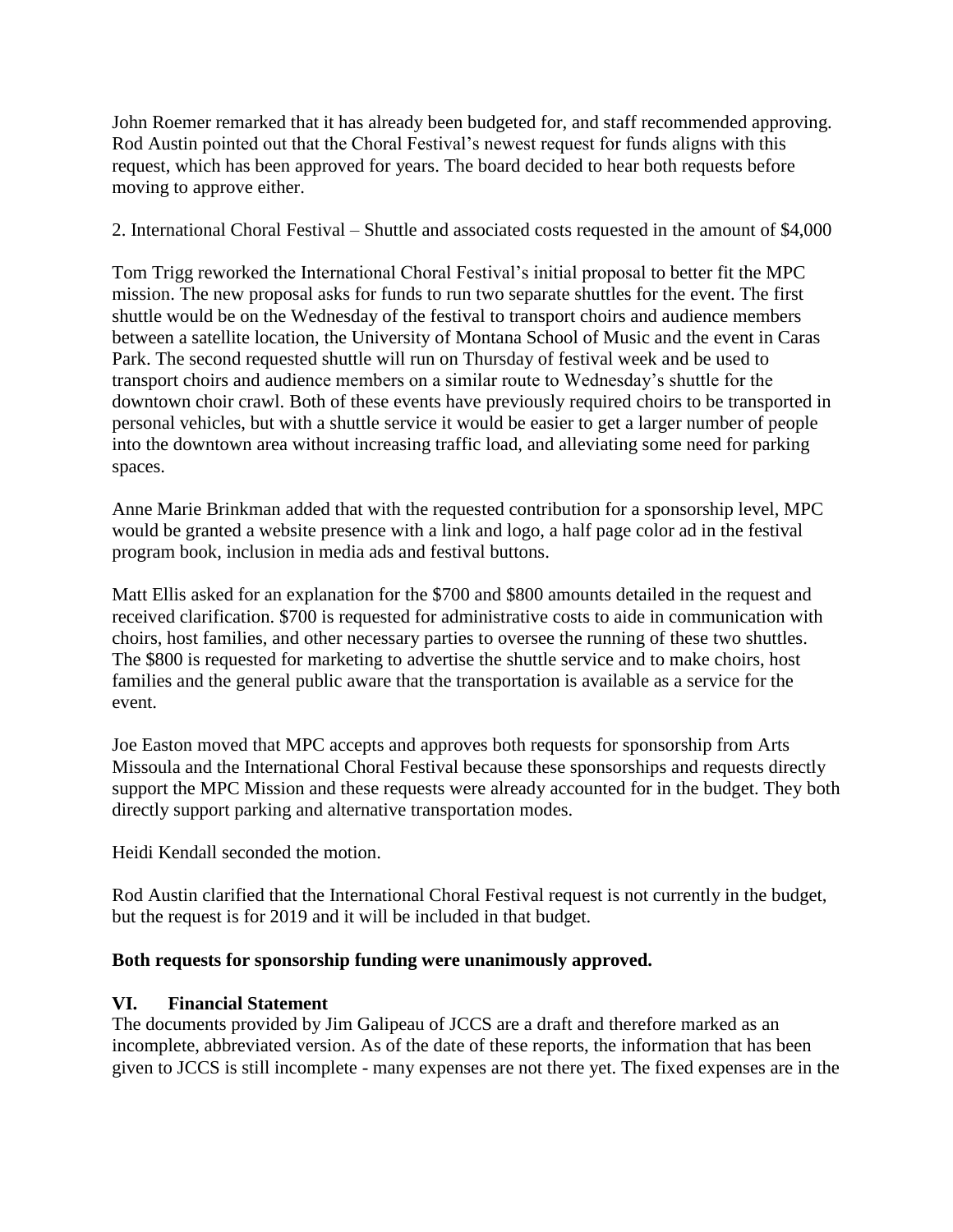reports, but many of the expenses will change as further numbers are reported to JCCS. In both July and August it was noted that ticket revenue is slightly lower than last year, but in both months the meter revenue is higher. Central Park also shows an increase in revenue, and lease parking as a whole shows an increase in revenue, though in July's report Central Park will show as down because of adjusted payments from the previous year. General expenses, such as payroll, are up slightly due to a higher staffing level, and meter expenses are noted to be down a little bit.

## **VII. Director's Report**

Rod Austin noted his director's report for this month was very brief, but included information about submittals from the request for proposal for PARCS and Mobile LPR, including that the deadline was extended two weeks due to Hurricane Harvey, and that there were limited submittals for both parts of the request.

Matt Ellis asked how comfortable staff was with where the bids came in from a financial standpoint. Rod Austin stated that the amount for gate arm equipment was less than what was expected, even with the equipment installed. Cost of gate arm equipment is way lower than that, installed, but the total price for LPR may be higher than expected. He also noted that the consultant will need to review the proposals received. Rod Austin was unclear whether the proposal for LPR also included vehicles, but John Roemer was able to find where the proposal indicated a price for each vehicle. Rod Austin remarked that it may be possible to get the vehicles themselves through the City of Missoula Vehicle Maintenance Division at a better price and have them outfitted with the proper equipment.

Rod Austin wanted to set the next meeting, tentatively, for October 26, 2017 depending on the request for proposal review process. John Roemer noted he will be out of town that date and unable to attend. Rod Austin stated that if there is no meeting on October 26, 2017, he will not be able to meet again until mid-November. If the meeting on October 26, 2017 does not occur, a specific date will be set at that time for the next meeting.

### **VIII. Approval of Minutes**

Heidi Kendall moved to approve the July 6, 2017 minutes with no changes. Matt Ellis seconded her motion and the **Minutes of the Board Meeting held on July 6, 2017, were unanimously approved.**

### **IX. Communications and Presentations**

### **X. Non-action Items**

A. New Business

1. On-Street Parking at the new Public Library Rod informed the Board that there is currently an architect working on an analysis of the spaces near the site for the new library. Matt Ellis asked what components are making up the cost for the project, Rod explained because the project will be taking parallel parking spaces and changing them to diagonal parking and eliminating the boulevard in favor of